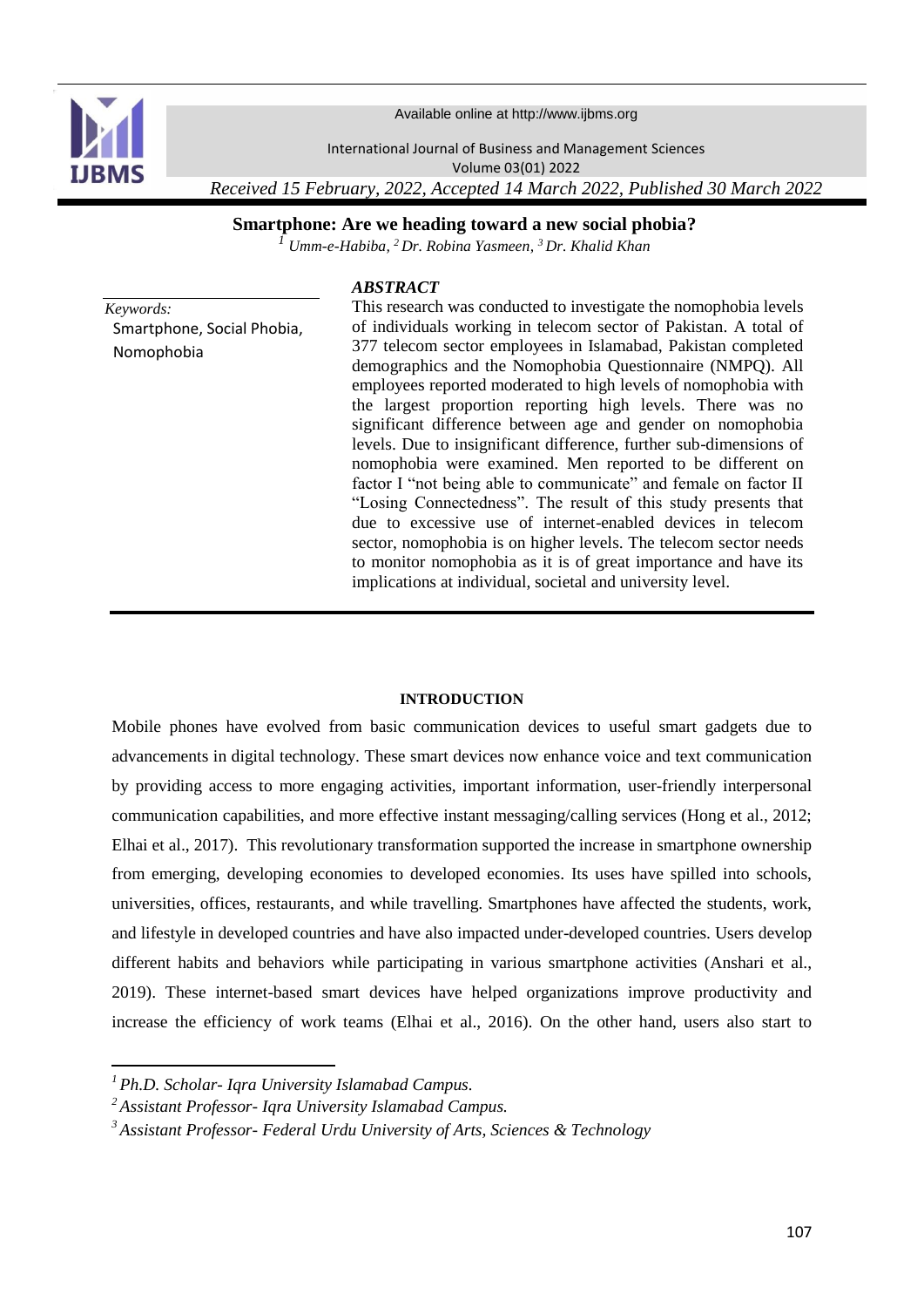overuse their devices regardless of time and develop an association with their smart devices. This association has recently become an issue of concern for the public, researchers and practitioners.

Excessive dependence on the smartphone has negative consequences for the user. Using smartphones at inappropriate times and places brings various health-related issues such as insomnia (Rodríguez-García et al., 2020), attentional blindness (Chen & Pai, 2018), and decreased attention in classrooms (Adnan & Gezgin, 2016; Al-Hariri & Al-Hattami, 2015; Aljomaa et al., 2016; Alosaimi et al., 2016; Chóliz, 2012; Ercengiz et al., 2020; Yildirim et al., 2016; Yildiz Durak, 2019). There is enough evidence that has reflected that high dependence on smartphones negatively influences the quality of interpersonal relationships (Jenaro et al., 2007; Misra et al., 2016).

Despite the negative side of smartphone usage, people are still unwilling to separate from their smartphones. There is a chance that users can develop "nomophobia" when they separate from their smartphones. Nomophobia is a situational phobia (Bragazzi & Del Puente, 2014; King et al., 2014; Rodríguez-García et al., 2020) resulting in anxiety caused by separation from the smartphone. Researchers advocate that attachment theory is a base for explaining that users develop emotional connection and attachment with their smartphones (Fullwood, Quinn, Kaye, & Redding, 2017). However, their attachment to their smartphones is associated with habitual mobile phone use (Adnan & Gezgin, 2016; Yıldız Durak, 2018), mobile phone addiction (Herrero et al., 2019; Rodríguez-García et al., 2020; Thomée et al., 2011; Toda et al., 2006), and smartphone separation anxiety (Tams et al., 2018).

Smartphones have unshackled the power of the computer from the desk [\(Adepu & Adler, 2016\).](https://www.zotero.org/google-docs/?NPBuhN) According to the data aggregation service Statistica it was estimated that by 2020 smartphones would reach a global penetration rate of 78.05 percent in 2020, based on a global population of 7.8 billion with 6.055 billion smartphone subscriptions [\(Smartphone Penetration Worldwide, 2021\).](https://www.zotero.org/google-docs/?FdJ0wV) According to official sources Pakistan has one of the world's highest teledensity rate of 85.01 percent, with a total of 186 million cellular subscribers, among which 47.47% are subscribers of 3G/4G services [\(Telecom Indicators, 2021\).](https://www.zotero.org/google-docs/?meNDlE)

## **LITERATURE REVIEW**

Smartphones are emerging as ubiquitous for our daily lives. They are not only changing daily routines but also becoming reason of inconsistent social behavior. Young smartphones users are increasing exponentially and consider themselves inseparable from smartphones. There is substantial literature available on smartphone use by university students from Australia, Labenon, Spain, Taiwan, Korea, China, Japan, India, and United States (Chiu, 2014; Hawi & Samaha, 2017; Herrero et al., 2019; Igarashi et al., 2008; K. E. Lee et al., 2016; Perry & Lee, 2007). Most of the literatures focusing on problematic mobile phone use (PMPU) (Young, 1998) and smart phone addiction (Kuss et al., 2018; Yildiz Durak, 2019).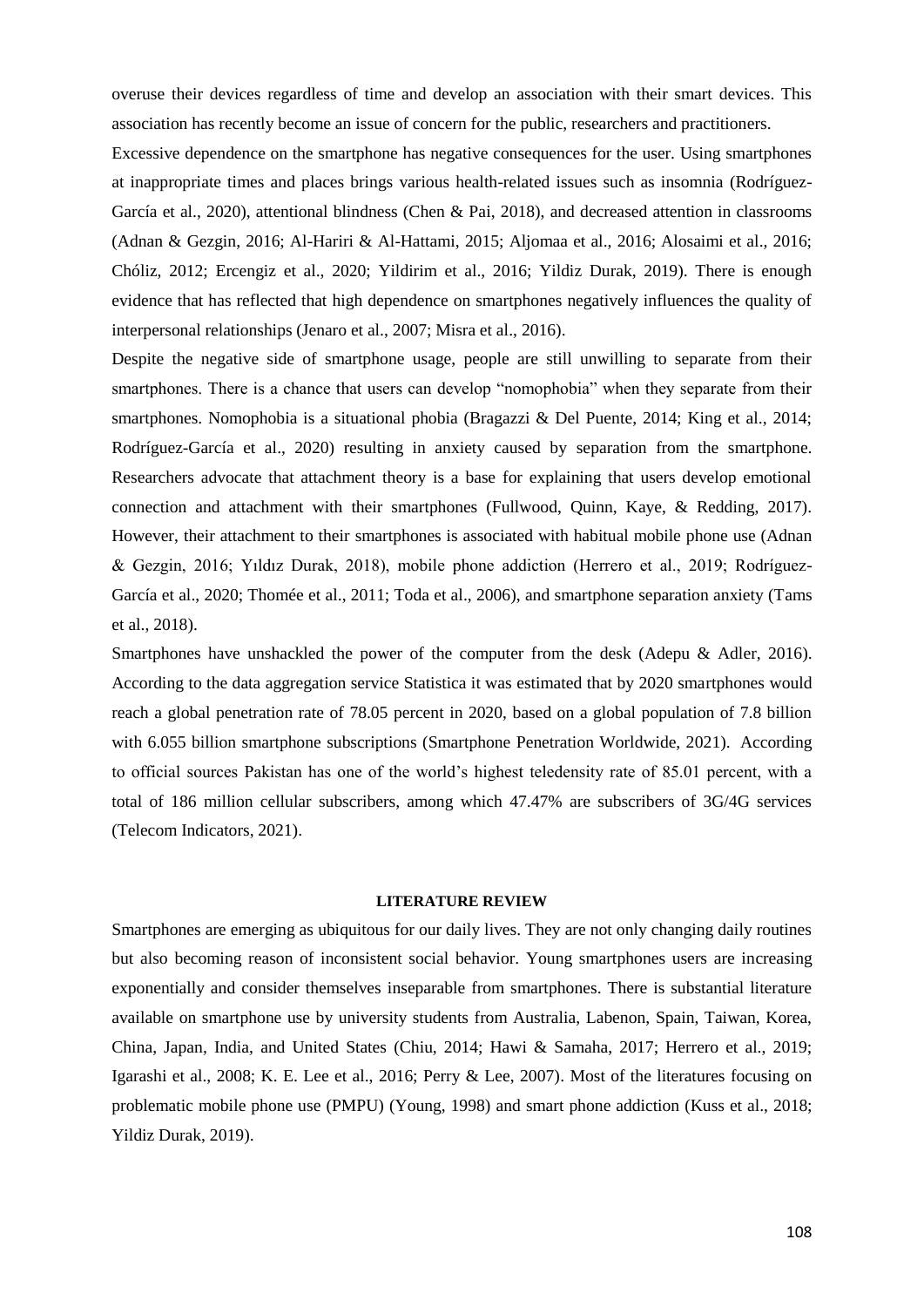# *Nomophobia*

Nomophobia (no-mobile-phobia) is defined as "the fear or worry at the idea of being without your mobile phone or unable to use it" (Bhattacharya et al., 2019). Nomophobia is considered a phobia of the 21st century and is related to problematic mobile phone use (Gezgin  $\&$  Cakir, n.d.) and smartphone addiction (Yildiz Durak, 2019). Nomophobia is common among young adults aged between 18-35, and the presence is between 75% to 100% in developing and developed nations (Ozdemir et al., 2018). The symptoms of nomophobia include using a smartphone in inappropriate places, reduced quality of relationships, always using a smartphone, development of withdrawal symptoms like tension, anger, depression, especially when they are unable to use smartphones. Scholars classified nomophobia as a situational phobia and called it into the Diagnostic and Statistical Manual of Mental Disorders, 5th edition (DSM-5). People at high levels of nomophobia have a greater tendency to check their mobile phones at low intervals.

Nishad and Rana (2016) conducted meta-analysis and postulated that smartphones plays pivotal role in any individual life. The smart devices magnify connectivity and allow users to use multiple application simultaneously. There are numerous studies that highlighted smartphone addiction, excessive smartphone use, problematic smartphone use and its effects on students (Bian & Leung, 2015; Chou et al., 2005; Haug et al., 2015; Kuss et al., 2018; Lopez-Fernandez et al., 2018; Samaha & Hawi, 2016; Young, 1998). Similarly, Shin (2014) establish excessive dependence on smartphone among Koreans and US users. The study further elaborated that young adults especially unemployed appeared to be more inclined toward using smart devices. Moreover, Korean females reflected higher dependency on smartphone; whereas, problematic smartphone use is more common among students and young adults in US.

Tavolaaci et al (2015) reported in their study that one third of the college students suffer from nomophobia. Furthermore, insomnia and cyber addiction also appeared to be associated with use of smartphone among females. In similar vein, study condeucted by Gezgin and Cakir (2016) revealed that problematic mobile use and nomophobic behavior is common among students. Their study revealed interesting facts that students use smart phones and mobile internet for accessing different social media platforms. Spitzer (2015) reported negative effects for excessively using smartphones. These include low academic performance, low quality of social relationships, suffering from depression, anxiety, loneliness, personality disorder, and aggression.

The psychological disorders are referred as nomophobia (Bragazzi & Del Puente, 2014; Hossain & Ahmed, 2016; King et al., 2014; W.-J. Lee & Shin, 2016). Several studies has confirmed the adverse effects of nomophobia on social, psychological, academic and professional life of an individual. Individuals high on nomophobia or experience anxiety, depression when staying away from smartphone often fear missing out on information such as messages, social events, and experiences of other people posted on social media. They feel anxious when they do not have access to their smartphones in situations like low battery or unavailability of mobile network. The attachment of nomophobic individuals with their smartphones comes to a level that affects their daily behavior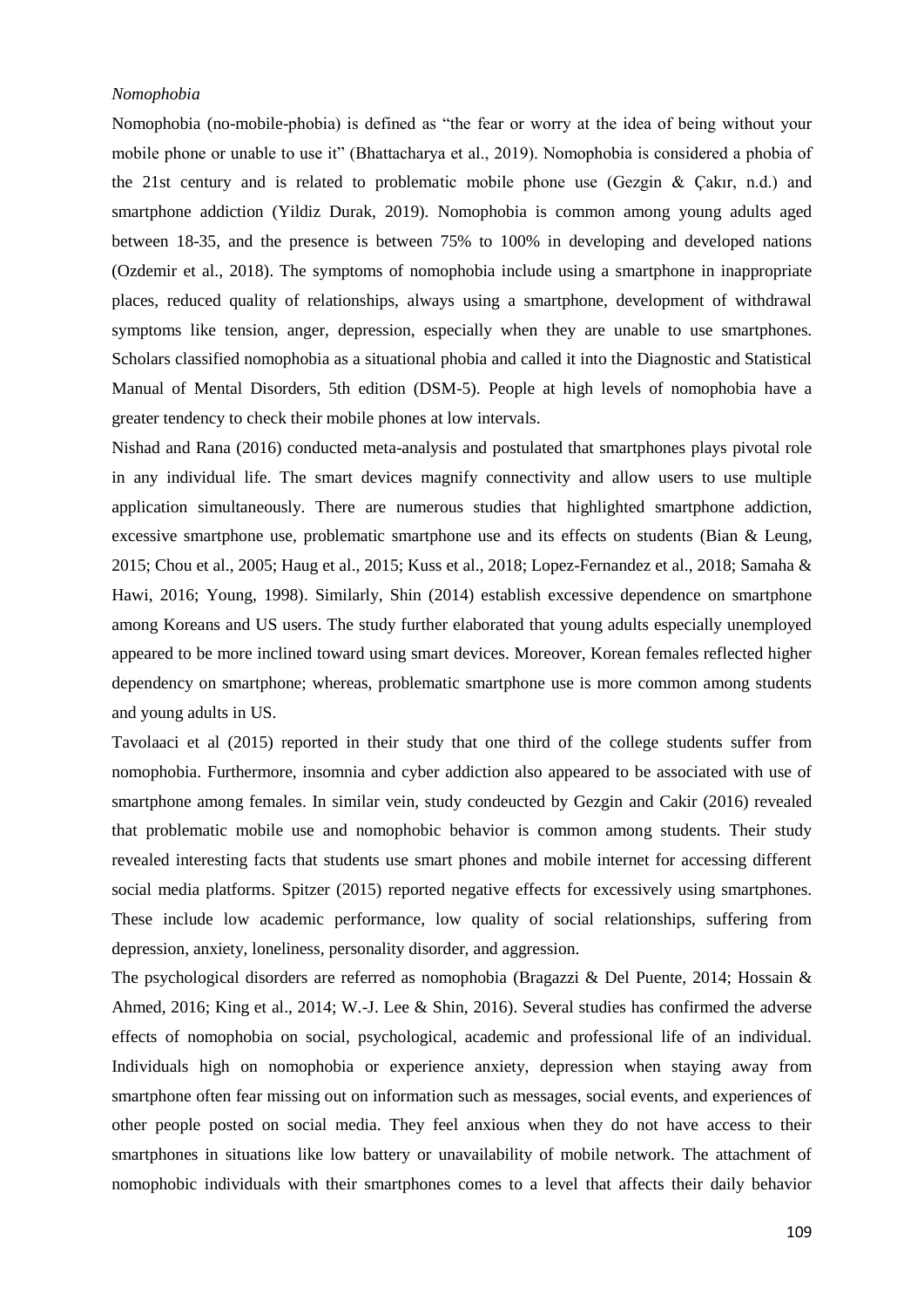(Dixit et al. 2010). Excessive use of smartphones increases the likelihood of stress, anxiety, depression, and sleeping disorder (Thomée et al., 2011).

Nawaz et al (2017) indicated that youth have high level of nomophobia as compared to older people. Schwaiger, E., & Tahir, R. (2020) reported gender differences in level of nomophobia as females were found to be displaying high levels of nomophobia. According to studies on university students, they waste a considerable amount of time on social media, watching movies, and playing games rather than doing their assignments. Addiction to smartphones affects academic performance, distracts and irritates classmates and instructors, and leads to poorer marks and a greater incidence of dropout (Elhai et al., 2020; Nie et al., 2020; Wang et al., 2015).

Yildrim (2014) conducted mix-method study to gain deeper insights into phenomena. The study reported nomophobia as "modern age phobia" because of increased use of smart devices in oour daily lives (King et al., 2014). Yildrim (2014) study was the first study, where the study identified four dimensions of nomophobia i.e. "not being able to communicate, losing connectedness, not being able to access information and giving up convenience" (p. iv, 40, 56). It is obvious from the above discussion that nomophobia is an emerging issue which may not only be a source of physical and social problems but is becoming a challenging issue for the organizations too, and therefore, needs to be investigated properly.

This study used NMPQ scale developed by Yildirim, and Correia, (2015) and aims to bring new perspective on research in nomophobia field by addressing following questions:

- 1. Does Females use their smartphone more frequently than males?
- 2. Does level of nomophobia differ according to gender?
- 3. Does level of nomophobia differ according to age?

#### **RESEARCH METHODOLOGY**

# *Sampling*

For the purpose of data collection, online survey was conducted through LinkedIn. In this study convenience sampling is used to select participants. Participants shared insight by responding to questionnaire. The sample selected for this study was 377.

# *Measurement Tool*

The NMPQ is self-report measure that is used to assess the severity of nomophobia. The scale composed of 20-items with 7-point Likert type statements as  $(1=Strongly Disagree; 2 = Somewhat)$ Disagree;  $3 = Disagree$ ,  $4 = No$  opinion,  $5 = Agree$ ,  $6 = Somewhat$  Agree,  $7 = Strongly$  Agree). The scale provide score ranging from 20-140, with higher scores indicating high levels of nomophobia. The scale have four sub-dimensions: not being able to communicate (6 items), Losing connectedness (5 items), not being able to access information (4 items), giving up convenience (5 items). Each of the dimension showed good internal consistency ( $\alpha$ = 0.894, 0.845, 0.844, and 0.928), similar to previous findings of ( $\alpha$  = .939, .874, .827, and.814, respectively). NMPQ scale has been shown high internal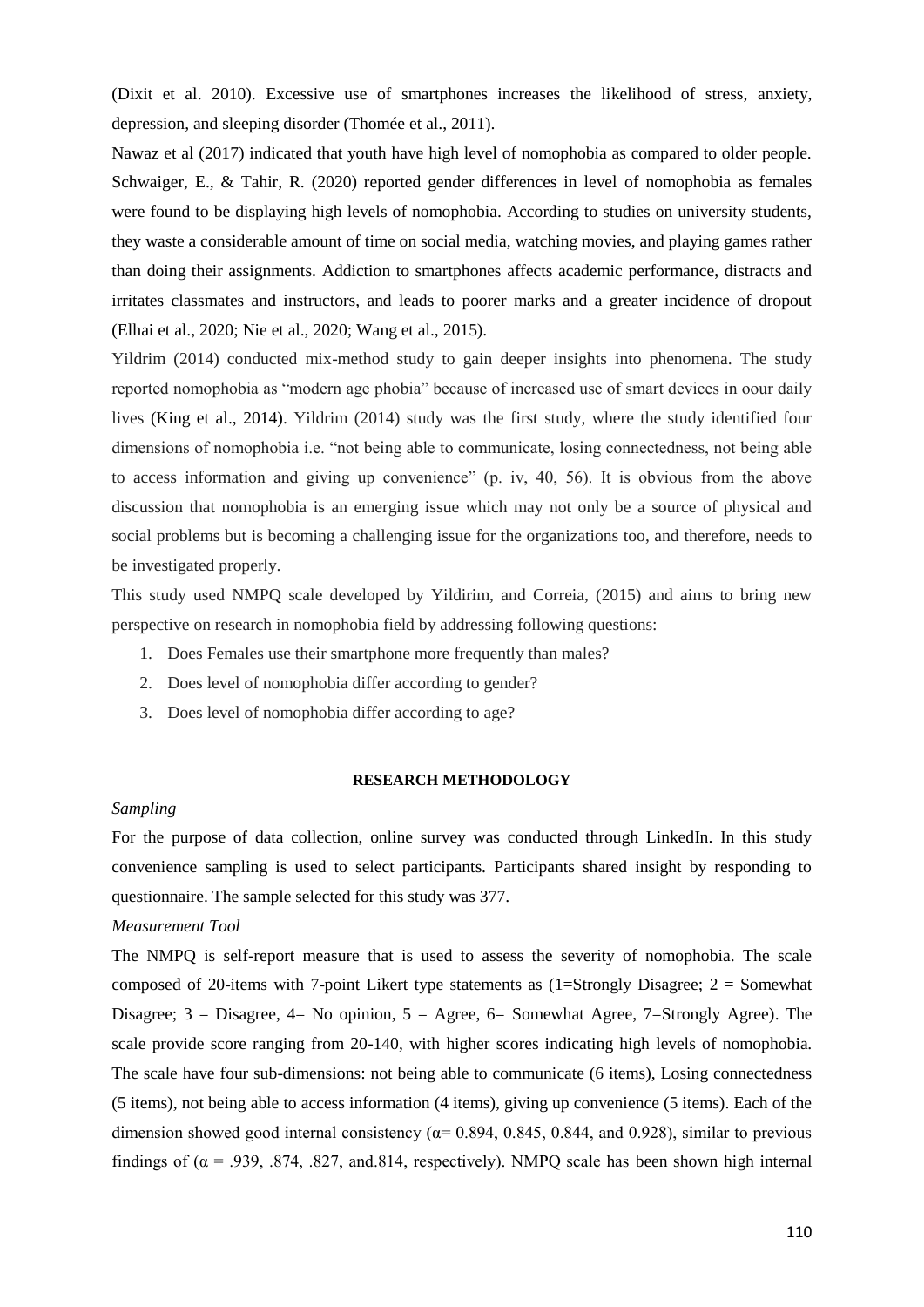consistency ( $\alpha$  = 0.945) and construct validity (r= 0.710) (Yildirim & Correia, 2015). In the present study, the reliability score was  $\alpha = 0.907$ .

### **ANALYSIS**

### *General characteristics of Participants*

Out of the 377 participants, 73% were male and 27% were female. The age of the participants ranged between 20 to 51 years. All the employees reported some level of nomophobia. Almost 40% employees reported moderate levels of nomophobia (40%; NMPQ total= 60- 99), followed by high levels of nomophobia (59%; NMPQ total > 100), remaining 1% reported low levels of nomophobia. No employee reported absence of nomophobia.

Table 1

| <b>Variables</b>      | M      | <b>SD</b> | Frequency $(\% )$ | <b>Reliability</b> |
|-----------------------|--------|-----------|-------------------|--------------------|
| Nomophobia Level      |        |           |                   |                    |
| Absence of Nomophobia |        |           | 0(0.00)           |                    |
| Low levels            |        |           | $2(1\%)$          |                    |
| Moderate              |        |           | 149(40%)          |                    |
| High                  |        |           | 226(59%)          |                    |
| NMPQ total Score      | 401.27 | 18.795    |                   | 0.907              |

Note. NMPQ = Nomophobia Questionnaire

*Gender and Smartphone use*

Independent samples t-test was used to compare males and Females on average times per day checking their smartphone and hours spent on smartphone. There was no difference between Males  $(M= 2.79, SD= 1.511)$  and Females  $(M= 2.95, SD= 1.541)$  on number of times they check smartphone during the day  $[t= 0.910, p= 0.364]$ . The number of hour spent on smartphone is also no significant  $[t= -1.887, p= 0.16]$  with males reporting average of 7.07 h and females with an average of 6.25 hour per day.

#### *Gender and overall Nomophobia score*

An independent sample t-test was used to compare Male and Females on average NMPQ score. There was insignificant difference in males (M= 104.26, SD= 18.40) working in telecom sector as compared to Female employees (M= 104.27, SD=19.97) on nomophobia levels [t= 0.123, p=0.902, Cohen's d= 0.019]. Females reporting low to moderate level of nomophobia.

|        | N   | 1        |           | 2     |           | 3        |           | 4        |           | <b>NMPQ</b> |           |
|--------|-----|----------|-----------|-------|-----------|----------|-----------|----------|-----------|-------------|-----------|
|        |     | M        | <b>SD</b> | M     | <b>SD</b> | M        | <b>SD</b> | M        | <b>SD</b> | M           | <b>SD</b> |
| Male   | 278 | 5.19     | 2.27      | 4.83  | 1.38      | 5.37     | 1.15      | 5.55     | 1.20      | 104.26      | 18.40     |
| Female | 99  | 5.40     | 1.14      | 4.60  | 1.58      | 5.31     | 1.20      | 5.61     | 1.21      | 104.27      | 19.97     |
| T      |     | $-0.026$ |           | 0.118 |           | $-0.305$ |           | $-0.286$ |           | $-0.123$    |           |
| Df     |     | 375      |           | 375   |           | 375      |           | 375      |           | 375         |           |
| P      |     | 0.98     |           | 0.90  |           | 0.76     |           | 0.77     |           | 0.90        |           |
|        |     |          |           |       |           |          |           |          |           |             |           |

| anie |  |
|------|--|
|------|--|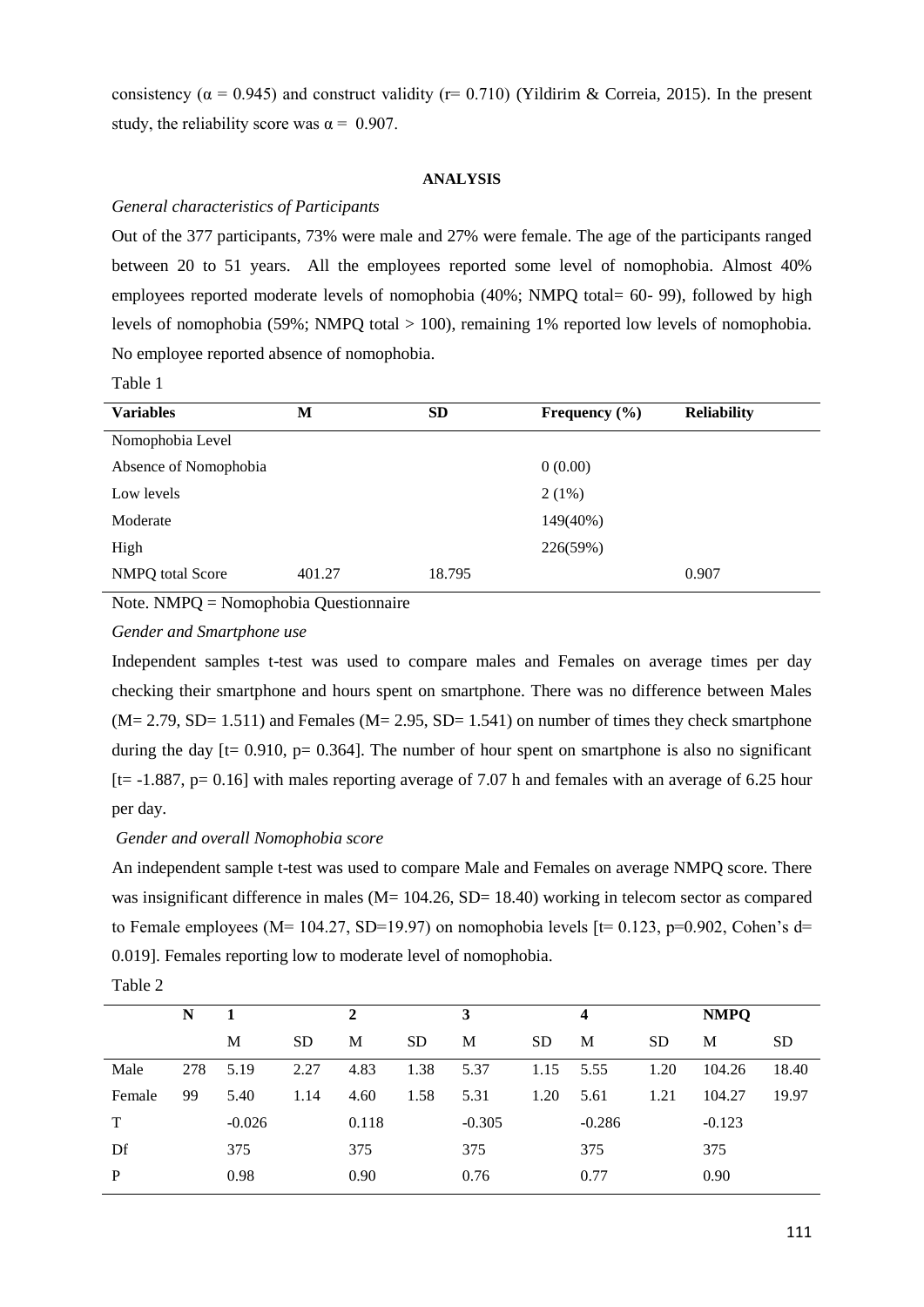For the purpose of further investigation Mann-Whitney U test, a non- parametric test was executed. The test further revealed that NMPQ scores are observed same for males (Md= 5.25, n=278) compared to females (Md= 5.35, n= 99), U statistic = 13489.500, z= 0.292, p= 0.771, which is not significant.

### *Gender differences within factors of nomophobia scale*

Table 3

Given the insignificant differences between male and females on overall NMPQ scores and nomophobia levels, further investigation were explored to compare both gender on the underlying factors of nomophobia scale. Independent sample t-test was used to computer the gender difference within the factors of nomophobia (Table 3). The first two factors, not being able to communicate (factor-I) and losing connectedness (factor-II) were significant. For factor-I males (M= 5.19, SD=2.27) experiencing higher levels of fear of not being able to communicate than females ( $M = 5.40$ ,  $SD= 1.14$ ), and for factor-II females  $(M=4.60, SD= 4.58)$  experience more fear of losing connectedness as compared to their counterparts  $(M=4.83, SD=1.38)$ , though the effect size of differences was small (Cohen's  $d= 0.0005$ ). The rest of two factors were not significant.

|                                      | <b>Male</b> |           | <b>Female</b> |           | t-test   | <b>Effect</b> |
|--------------------------------------|-------------|-----------|---------------|-----------|----------|---------------|
|                                      | M           | <b>SD</b> | M             | <b>SD</b> |          | Size          |
| Not being able to communicate        | 5.19        | 2.27      | 5.40          | 1.14      | $-0.026$ | 0.0005        |
| Losing connectedness                 | 4.83        | 1.38      | 4.60          | 4.58      | 0.118    |               |
| Not being able to access information | 5.37        | 1.15      | 5.31          | 1.20      | $-0.305$ |               |
| Giving up convenience                | 5.55        | 1.20      | 5.61          | 1.21      | $-0.286$ |               |
| <b>NMPQ</b>                          | 104.26      | 18.40     | 104.27        | 19.97     | $-0.123$ |               |

Note: Effect size was computed using Cohen's d. on NMPQ = Nomophobia Questionnaire. To further investigate the significance of factor I and II, Mann Whitney u test was computed. The test further revealed that there is no significant difference in all sub-dimensions of nomophobia, further for factor I, males (Md= 5.40, n= 278) as compared to females (Md= 5.60, n=99) U= 12509.00  $z=$ 1.347 and p= 0.178. For factor II males (Md= 5, n= 278) compared to females (Md= 4.83, n=99) U= 12888.50, z= 0.938, p=0.348. Factor III presented males (Md= 5.50, n= 278) and females (Md= 5.50, n=99) U= 13420, z= 0.368, p= 0.713, and factor IV males (Md= 5.80, n= 278) almost same in females  $(Md= 5.60, n=99) U= 12962, z=0.862, p= 0.389$ . The effect size of all four factor are also very small at 0.06, 0.04, 0.018, and 0.044 respectively.

# *Does Nomophobia levels differ according to age?*

One-way Analysis of Variance was conducted to test whether the participant being working employees; Age has impact on their nomophobia level. The results indicated that there is no significant difference between employees age nomophobia level  $[F ()=0.061, p= 0.941]$  computed.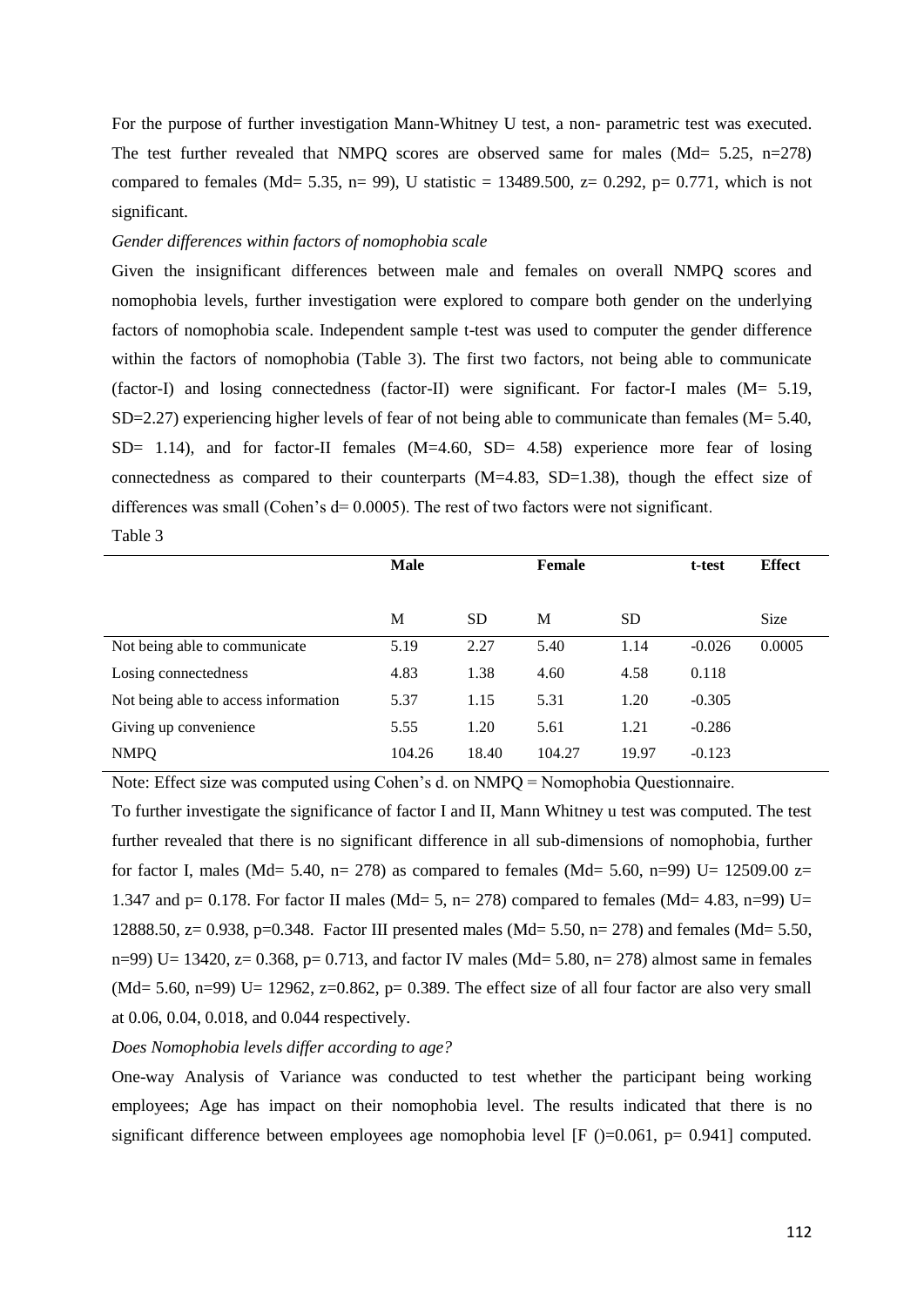There was also no significant difference observed in behavior according to their working status in overall nomophobia and factor of the scale.

The mean score of NMPQ scale was M = 5.24. The results indicated that the majority of young people who participated in this study had high levels of nomophobia. Further 40% (n= 150) reported moderate level of nomophobia, and 1% (n=5) reported low levels of nomophobia. This significant result highlights the need to research further the psychological consequences of smartphone ownership in the specific Pakistani population. The current study unfolds the need to increase research and awareness into the excessive/problematic smartphone use and its effects on health-related issues in developing nations and developed nations as it is a growing phenomenon. According to the World Health Organization, mental health receives just 0.4% of total health expenditures in Pakistan. This scarce allocation of resources looms as a barrier to facilitating these campaigns at educational and organizational levels to slim down the use of smartphones. Awareness campaigns are required to be initiated regarding the detrimental effects of smartphones at government, provincial, and individual levels.

Interestingly, there is no significant difference observed in smartphone use (numbers of times checked, hours of use) and no significant differences between males and females. The findings are in line with previous research findings in other contexts reporting no difference in gender to report nomophobia (Farooqui et al., 2018; Nawaz et al., 2017; Yildirim et al., 2016). However, there are evidence present that found that females report having higher levels of nomophobia. The majority of the previous literature of nomophobia have collected data from students presenting significant gender differences reporting nomophobia (Arpaci, 2020; Ozdemir et al., 2018; Schwaiger & Tahir, 2020).

The present study also endeavoured further to explore gender differences within the sub-dimensions of nomophobia. Though no difference was observed in overall nomophobia scores , the factor I "not being able to communicate" and factor II "losing connectedness" demonstrated a significant difference. This gender difference in two sub dimensions highlights an important aspect related to communication and connectedness that females try to contact their families and friends through their smartphones. Research suggests that females in Pakistan are defined by their relationships, such as mother, wife, and daughter (Rizvi et al., 2014). It is plausible to conclude that the high rate of anxiety females face is due to "not being able to communicate" and "losing connectedness" is because of their strong-tie relationships in society. Smartphones serve as a source of comfort and safety because they enable them to contact their close one. Around 31.2% of the female population in Pakistan uses WhatsApp, 23.5% use Facebook messenger for communication purposes (we are social, 2021). Given the female status and higher levels of nomophobia relating to communication and connectedness, it has become essential to create targeted awareness and intervention toward females.

In this research, no significant difference among employees is noted. It could be because all employees working in the telecom sector are exposed to excessive use of technology, so the mean scores of nomophobia were the same among different age groups. This is one primary reason for not having any statistically significant difference in findings, which is in line with previous research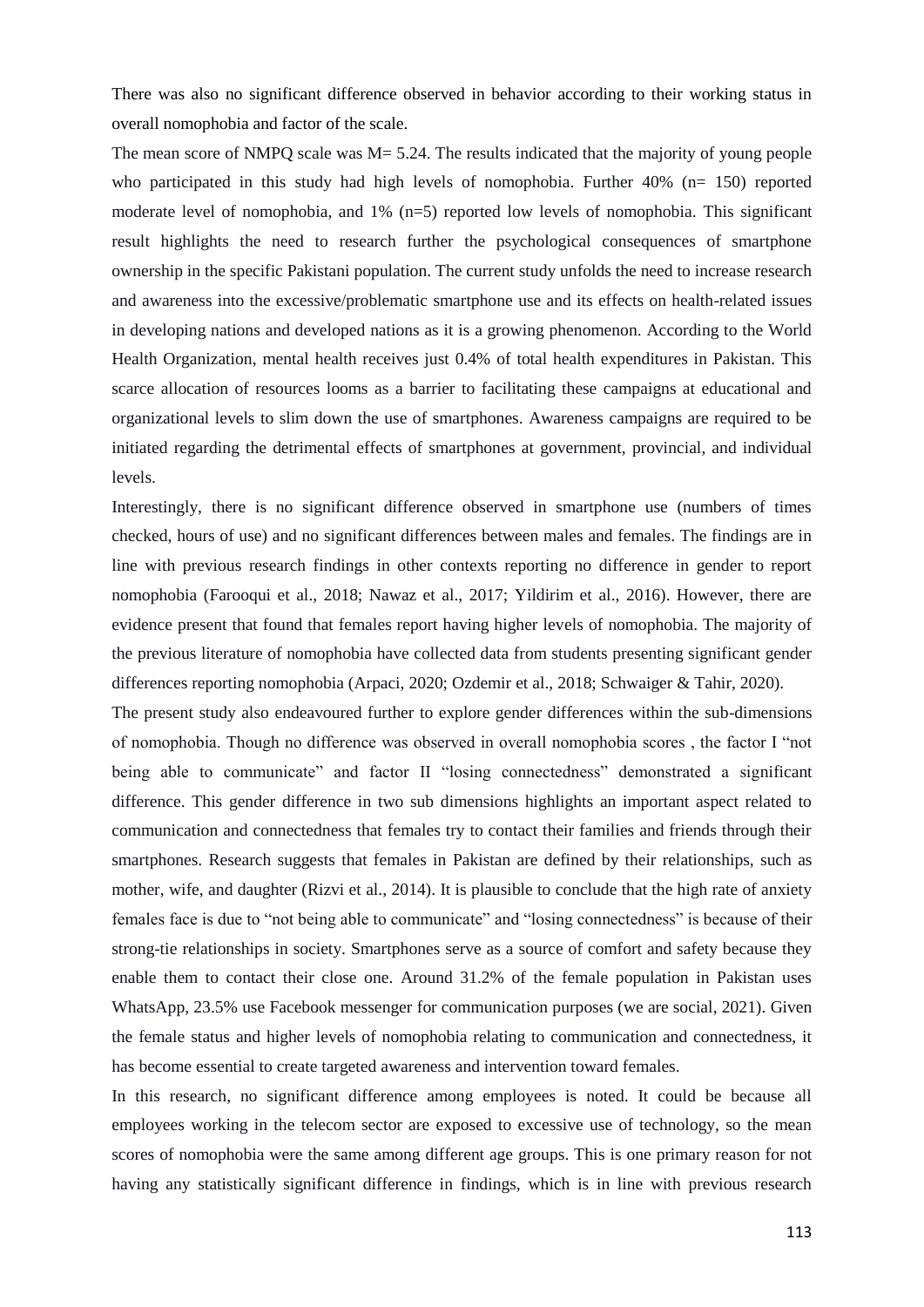studies (Yildirim et al., 2016). In light of the current research study, appropriate policies are needed to be formulated by telecom organizations by taking into account job autonomy and employee wellbeing. It is essential because of the rapid increase in the use of internet-enabled devices at the workplace to respond to e-mail, messages and calls, and monitoring and reduce use (eg. Note-taking, scheduling, information sharing) of smartphones during work hours. However, the increased use of technology enables them to perform variety of tasks anytime and anywhere (Wang and Suh, 2018). Therefore, nomophobia levels of employees working in organizations where there is excessive use of technology, especially the telecom sector, are expected to be higher than other populations.

### **CONCLUSION**

Nomophobia has now emerged as a psychological symptom, and extensive research is now being conducted on the issue. However, the studies investigating the phenomena undertake using different labels like smartphone addiction, problematic smartphone use, internet addiction, and social media addiction. The results of the study confirm that telecom sector employees suffer moderate to high levels of nomophobia.

There are several limitations of this research study. The first limitation is that data is only collected from telecom sector employees in Islamabad and Rawalpindi so generalizations cannot be made to other groups or country areas. This study targeted limited socio-demographic factors. Future studies should consider collecting data from a diverse sample and adding more socio-economic variables to support findings.

#### **REFERENCES**

- Bian, M., & Leung, L. (2015). Linking Loneliness, Shyness, Smartphone Addiction Symptoms, and Patterns of Smartphone Use to Social Capital. *Social Science Computer Review*, *33*(1), 61–79. https://doi.org/10.1177/0894439314528779
- Bragazzi, N. L., & Del Puente, G. (2014). A proposal for including nomophobia in the new DSM-V. *Psychology Research and Behavior Management*, *7*, 155.
- Chiu, S.-I. (2014). The relationship between life stress and smartphone addiction on taiwanese university student: A mediation model of learning self-Efficacy and social self-Efficacy. *Computers in Human Behavior*, *34*, 49–57. https://doi.org/10.1016/j.chb.2014.01.024
- Chou, C., Condron, L., & Belland, J. C. (2005). A Review of the Research on Internet Addiction. *Educational Psychology Review*, *17*(4), 363–388. https://doi.org/10.1007/s10648-005-8138-1
- Haug, S., Castro, R. P., Kwon, M., Filler, A., Kowatsch, T., & Schaub, M. P. (2015). Smartphone use and smartphone addiction among young people in Switzerland. *Journal of Behavioral Addictions*, *4*(4), 299–307. https://doi.org/10.1556/2006.4.2015.037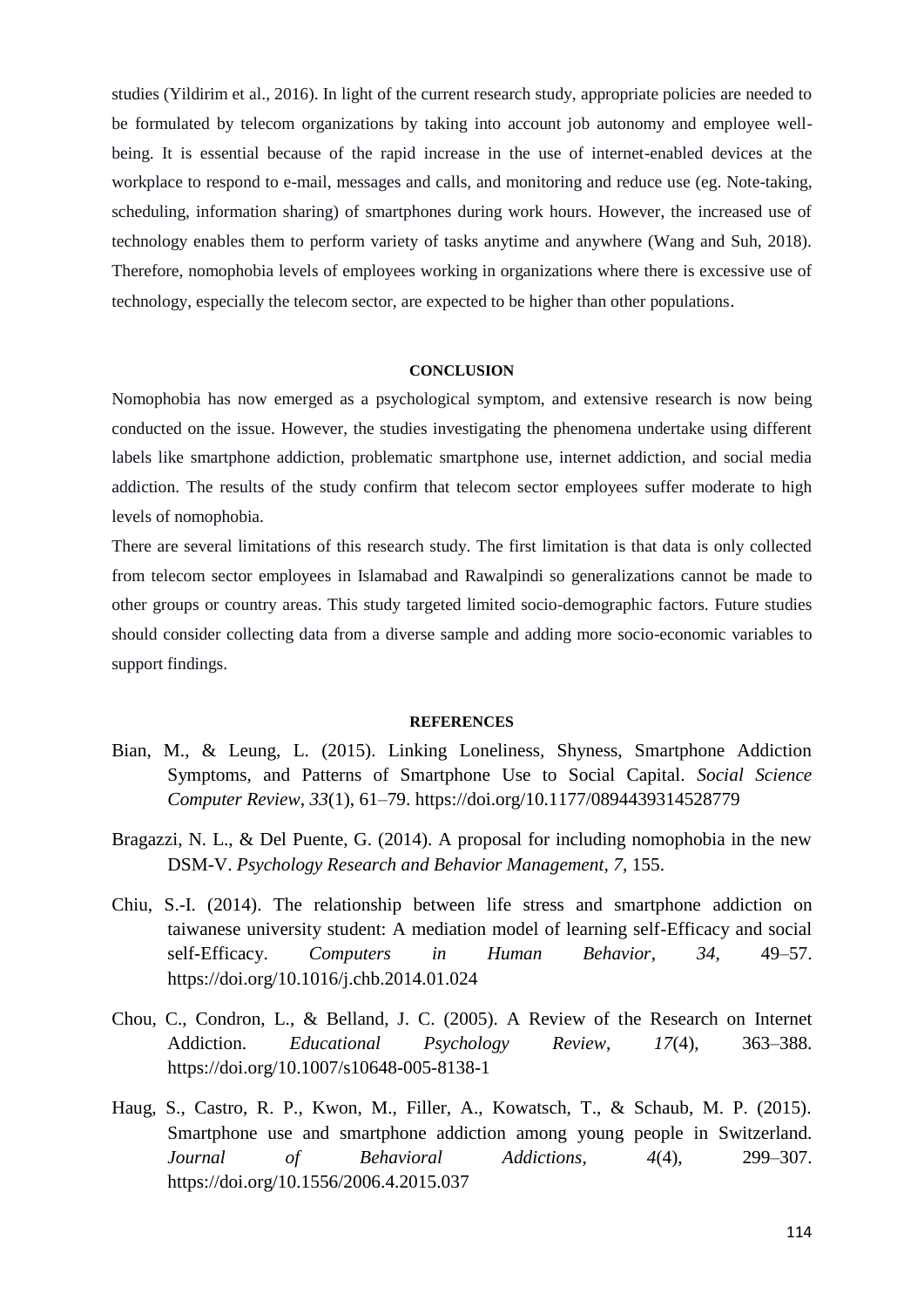- Hawi, N. S., & Samaha, M. (2017). The relations among social media addiction, self-esteem, and life satisfaction in university students. *Social Science Computer Review*, *35*(5), 576–586.
- Herrero, J., Urueña, A., Torres, A., & Hidalgo, A. (2019). Smartphone addiction: Psychosocial correlates, risky attitudes, and smartphone harm. *Journal of Risk Research*, *22*(1), 81–92. https://doi.org/10.1080/13669877.2017.1351472
- Hossain, Md. E., & Ahmed, S. M. Z. (2016). Academic use of smartphones by university students: A developing country perspective. *The Electronic Library*, *34*(4), 651–665. https://doi.org/10.1108/EL-07-2015-0112
- Igarashi, T., Motoyoshi, T., Takai, J., & Yoshida, T. (2008). No mobile, no life: Selfperception and text-message dependency among Japanese high school students. *Computers in Human Behavior*, *24*(5), 2311–2324. https://doi.org/10.1016/j.chb.2007.12.001
- King, A. L. S., Valença, A. M., Silva, A. C., Sancassiani, F., Machado, S., & Nardi, A. E. (2014). "Nomophobia": Impact of cell phone use interfering with symptoms and emotions of individuals with panic disorder compared with a control group. *Clinical Practice and Epidemiology in Mental Health: CP & EMH*, *10*, 28.
- Kuss, D. J., Kanjo, E., Crook-Rumsey, M., Kibowski, F., Wang, G. Y., & Sumich, A. (2018). Problematic Mobile Phone Use and Addiction Across Generations: The Roles of Psychopathological Symptoms and Smartphone Use. *Journal of Technology in Behavioral Science*, *3*(3), 141–149. https://doi.org/10.1007/s41347-017-0041-3
- Lee, K. E., Kim, S.-H., Ha, T.-Y., Yoo, Y.-M., Han, J.-J., Jung, J.-H., & Jang, J.-Y. (2016). Dependency on Smartphone Use and its Association with Anxiety in Korea. *Public Health Reports*, *131*(3), 411–419. https://doi.org/10.1177/003335491613100307
- Lee, W.-J., & Shin, S. (2016). A Comparative Study Of Smartphone Addiction Drivers' Effect On Work Performance In The U.S. And Korea. *Journal of Applied Business Research (JABR)*, *32*(2), 507–516. https://doi.org/10.19030/jabr.v32i2.9592
- Lopez-Fernandez, O., Männikkö, N., Kääriäinen, M., Griffiths, M. D., & Kuss, D. J. (2018). Mobile gaming and problematic smartphone use: A comparative study between Belgium and Finland. *Journal of Behavioral Addictions*, *7*(1), 88–99. https://doi.org/10.1556/2006.6.2017.080
- Perry, S. D., & Lee, K. C. (2007). Mobile phone text messaging overuse among developing world university students. *Communicatio*, *33*(2), 63–79. https://doi.org/10.1080/02500160701685417
- Samaha, M., & Hawi, N. S. (2016). Relationships among smartphone addiction, stress, academic performance, and satisfaction with life. *Computers in Human Behavior*, *57*, 321–325. https://doi.org/10.1016/j.chb.2015.12.045